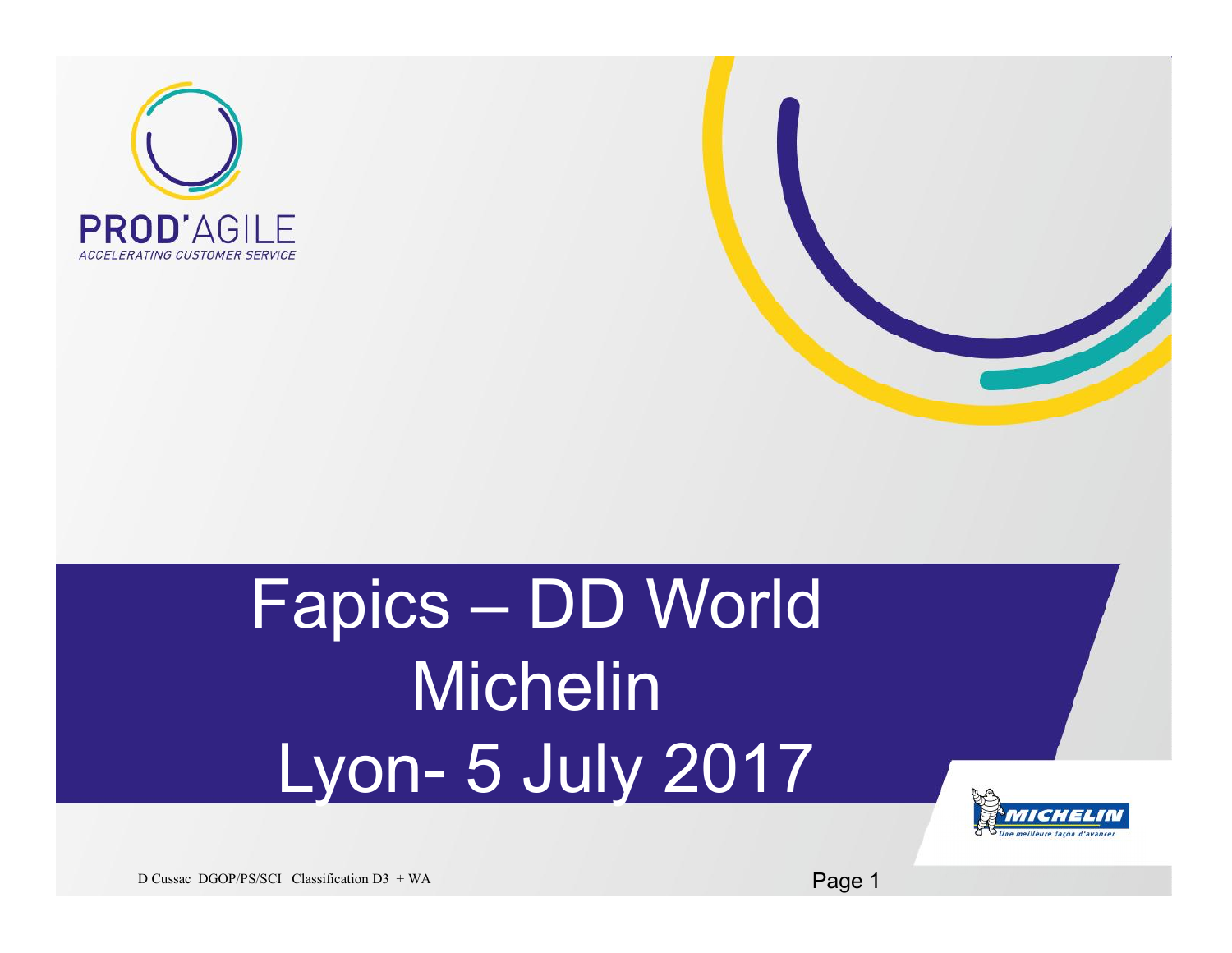

### Agenda to DDMRP - Michelin

- Introduction to Michelin Supply Chain
- DDMRP pilots
- Learnings
- Next steps

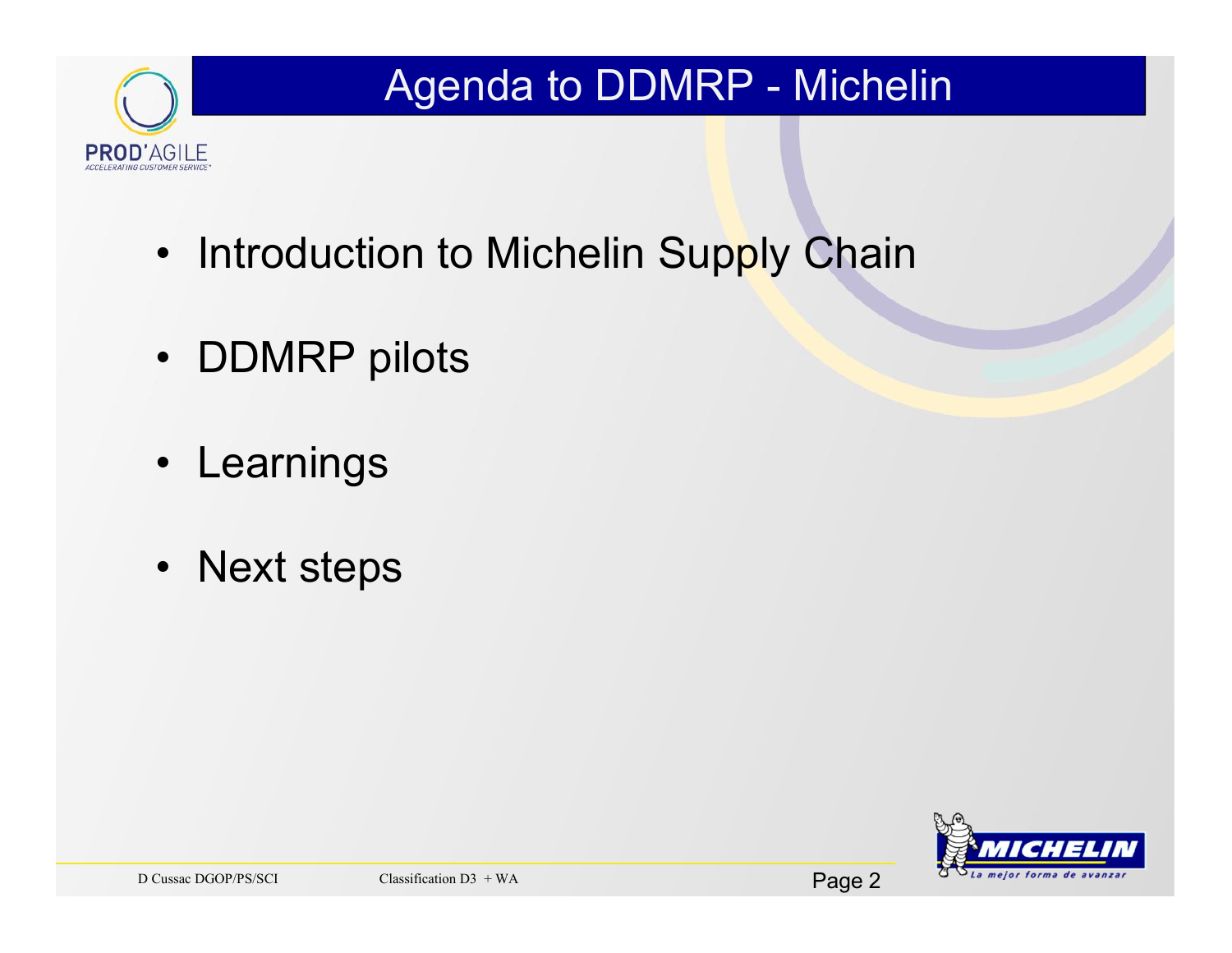### Make to Stock Supply Chain160 SPECIALIZED INDUSTRIAL ACTIVITIES (CAPITAL **PROD'AGILE** INTENSIVE , VERY DIFFERENT IN TERMS OF REACTIVITY & FLEXIBILITY) 150 + SALES COUNTRIES COMPLEX INTERNATIONAL FLOWS DIVERSE DISTRIBUTION CHANELS **5 to 60**

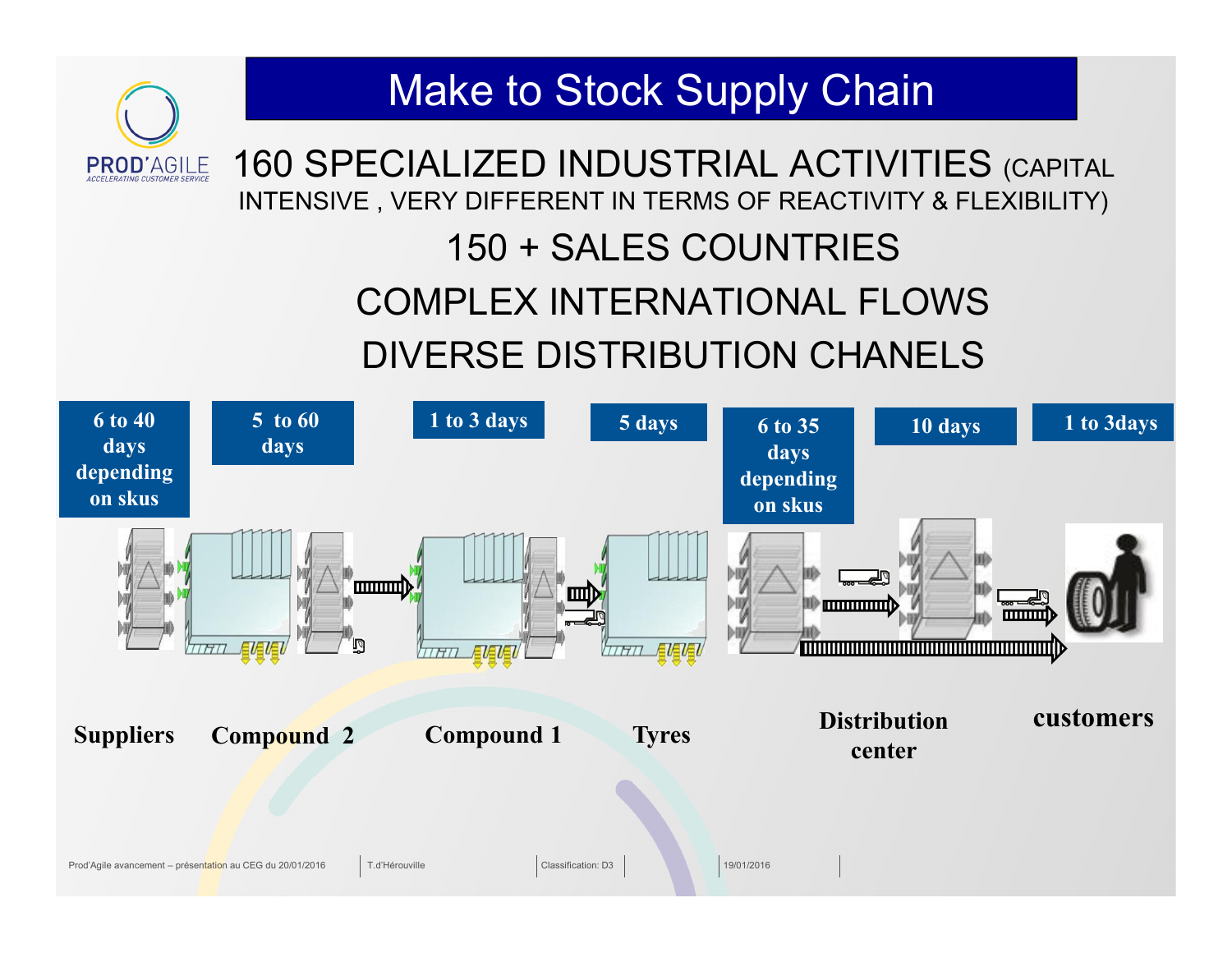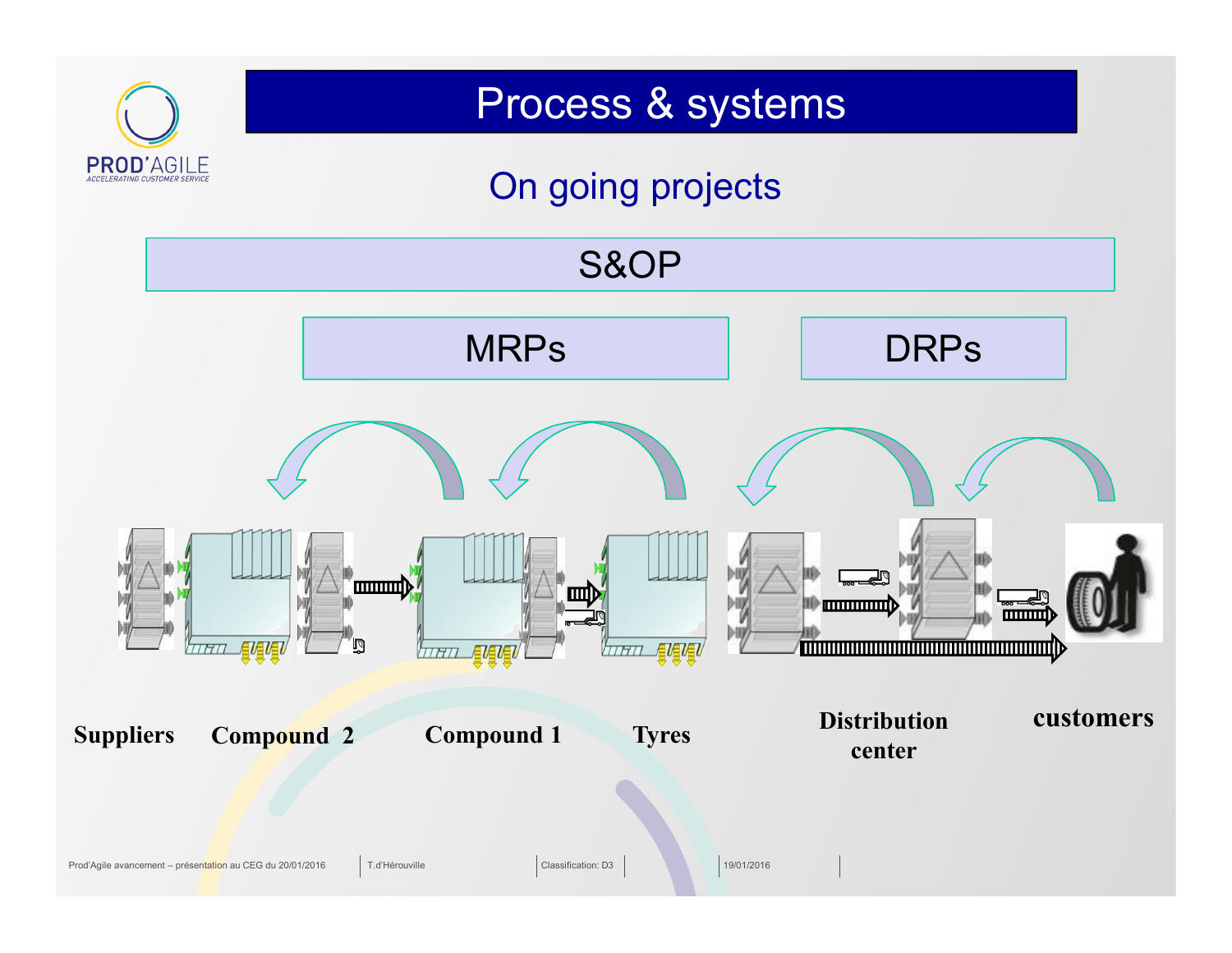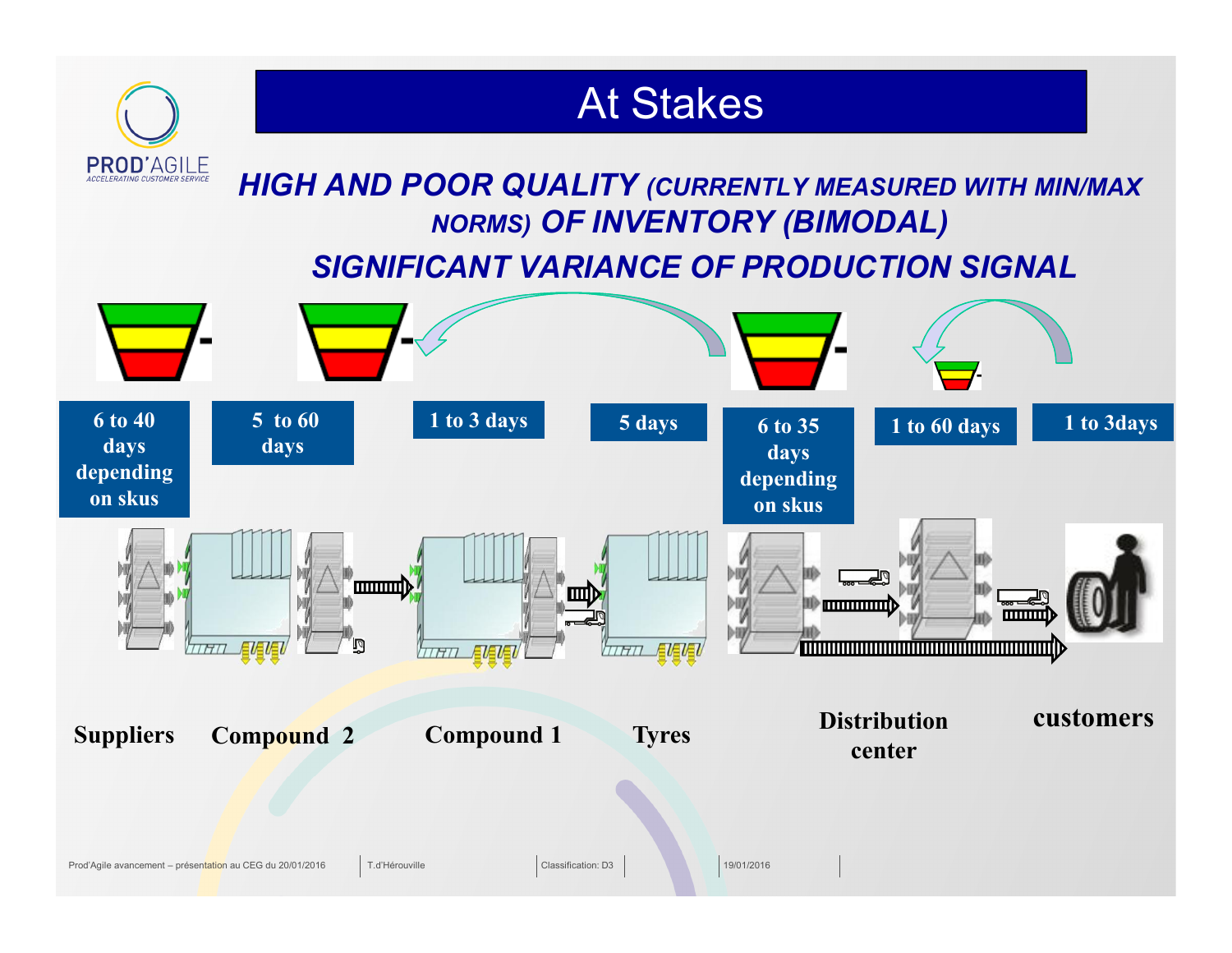# **PROD'AGILE**

### Pilots: learn & test different configurations

| <b>Site</b>                           | <b>Buffer</b>                                                                                                   |                | <b>Key learning</b>                                                                                                                                                                                                 |
|---------------------------------------|-----------------------------------------------------------------------------------------------------------------|----------------|---------------------------------------------------------------------------------------------------------------------------------------------------------------------------------------------------------------------|
| <b>SPAIN tyres</b>                    | <b>Factory Warehouse</b>                                                                                        | $\blacksquare$ | 1st pilot = « Pionnier »: learn during one year<br>Direct link to customer service<br>Stabilize drastically signal with same level of inventory :<br>cost saving<br>No more crisis for Original Equipment customers |
| <b>USA tyres</b>                      | <b>Factory Warehouse plus local</b><br>distribution centers                                                     | $\blacksquare$ | Lower inventory (-15% to 20%) for OE<br>Same level of service                                                                                                                                                       |
| <b>ITALY tyres</b>                    | <b>Factory Warehouse exporting</b><br>to Middle East/Africa and NA<br>(2 intercontinental connected<br>buffers) | $\blacksquare$ | Decrease inventory,<br>Increase bimodal quality for big weekly orders                                                                                                                                               |
| <b>France tyres</b>                   | <b>Factory Warehouse making</b><br>very small volume Skus in<br>capacity limited factory                        |                | Lower inventory; better bimodal<br>Increase service                                                                                                                                                                 |
| France & USA<br><b>Metallic wires</b> | 2 intercontinental connected<br>buffers                                                                         |                | Smooth interco orders<br>Reduce safety inventory                                                                                                                                                                    |
| D Cussac DGOP/PS/SCI                  | $\Gamma$ laggification $D2 + WA$                                                                                |                | $D_{\Omega}$                                                                                                                                                                                                        |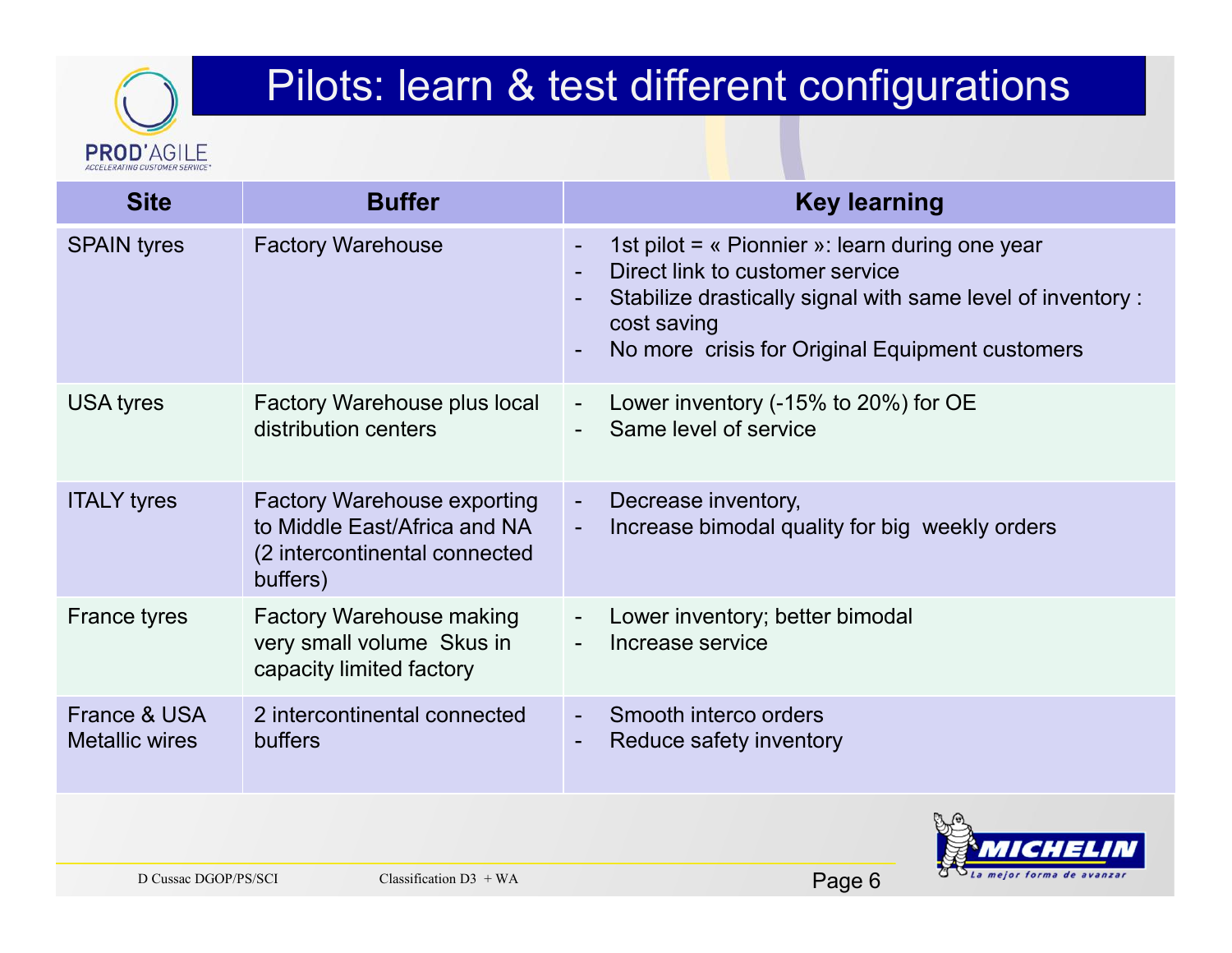

### Key Savings observed from Pilots

- Bimodal improvement (quality of inventory)
- Lower inventory (so far for Original Equipment customers)
- Much more stable production signal
- Direct link factory<>customer service helps to better manage & anticipate tension/crisis**.**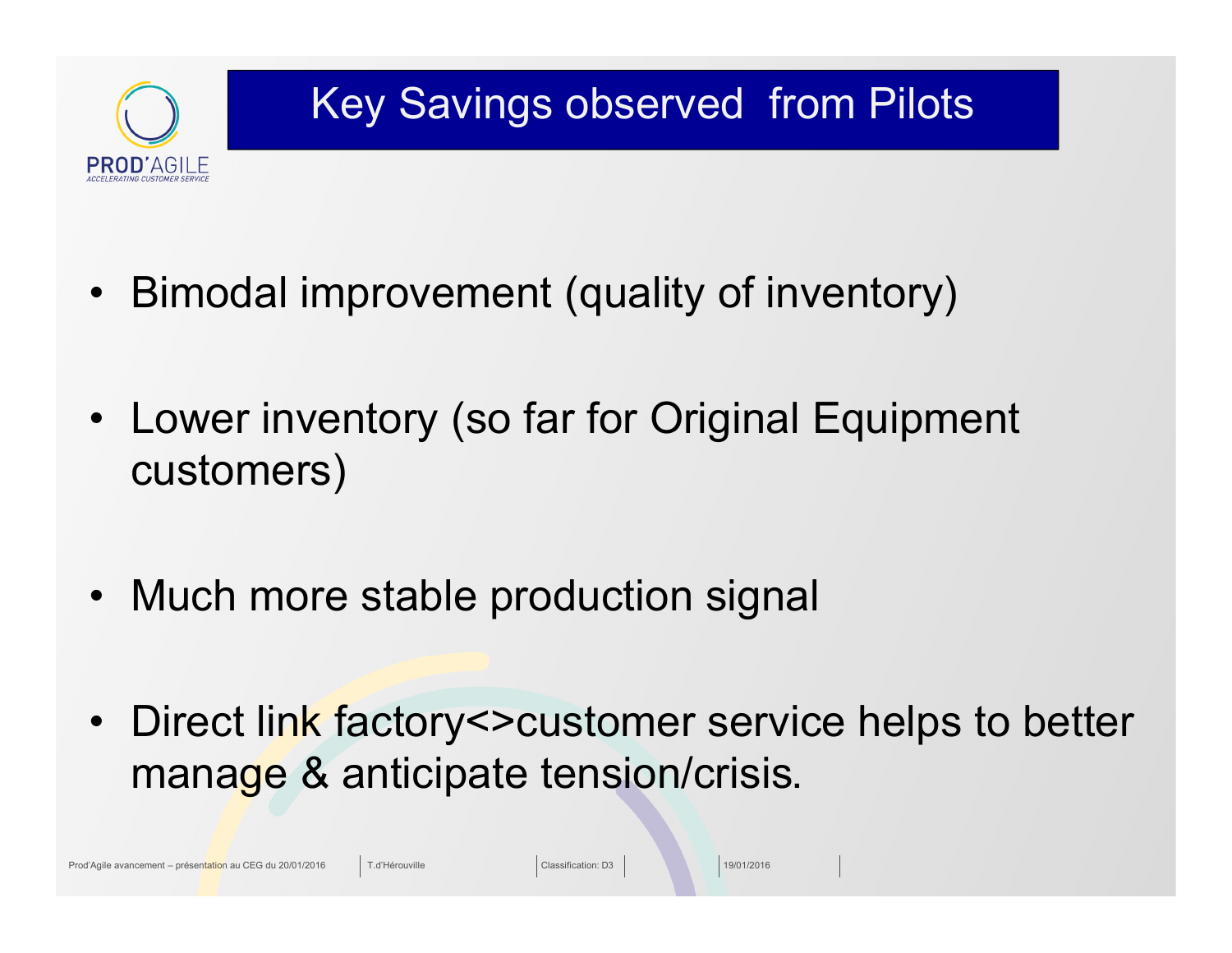

#### **SPAIN**

The planning and manufacturing are now linked to the firm needs and priorities of customers and campaigns are launched with the certainty that the production meets customer requirements. In other words *"It is the customer who establishes the production plan«*

#### **ITALY**

.

By working on the actual orders, the demand signal has become more stable. We had noticed in certain cases that the signal coming from the traditional systems was amplified by inaccurate parameters such as safety stock or forecasts. Eliminating these effects has helped to reduce the physical stock present in the Factory Warehouse and to free up production capacity for other dimensions, while improving the level of service

#### USA

*"When I found out I would be managing another planning system, DDMRP, I was frankly not too enthusiastic about the whole thing. […] I made a comparison with the traditional systems and found that DDMRP was the only system that gave an accurate demand signal. During January, with DDMRP, I could directly see the demand of OE customers, whereas the forecast accuracy of the other systems continued to fluctuate sharply, Today, I really trust the DDMRP demand signal and I am looking forward to deploying the approach for the RT market. "*

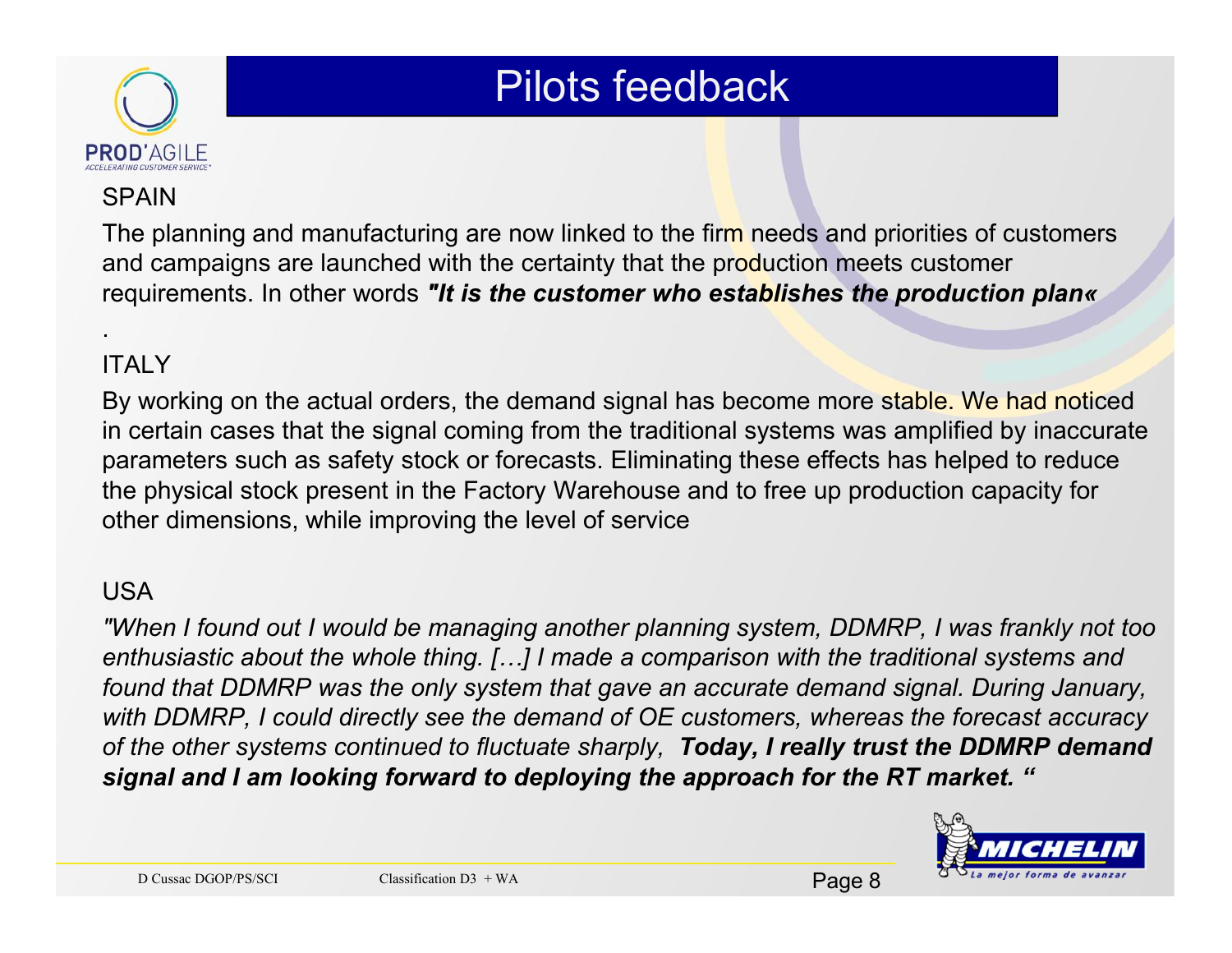### Pilots : Key points of attention

- Start **quickly** but initial DDMRP learning curve requires time (1year in Spain) ; consultants help
	- Production mode (continuous, min/max, campaign, seasonality, phase in/out, multi sourcing) driving buffer types & sizing
	- **Link with S&OP** (mid term horizon) to maintain consistency (inventory)
- Change management in the factory (management & supply chain) :
	- Trust (new) data

**PROD'AGILE** 

- DDMRP does not replace detailed planning (but we don't use control point & capacity buffer )
- Adjust capacity up and down based on buffer signal; input to S&OP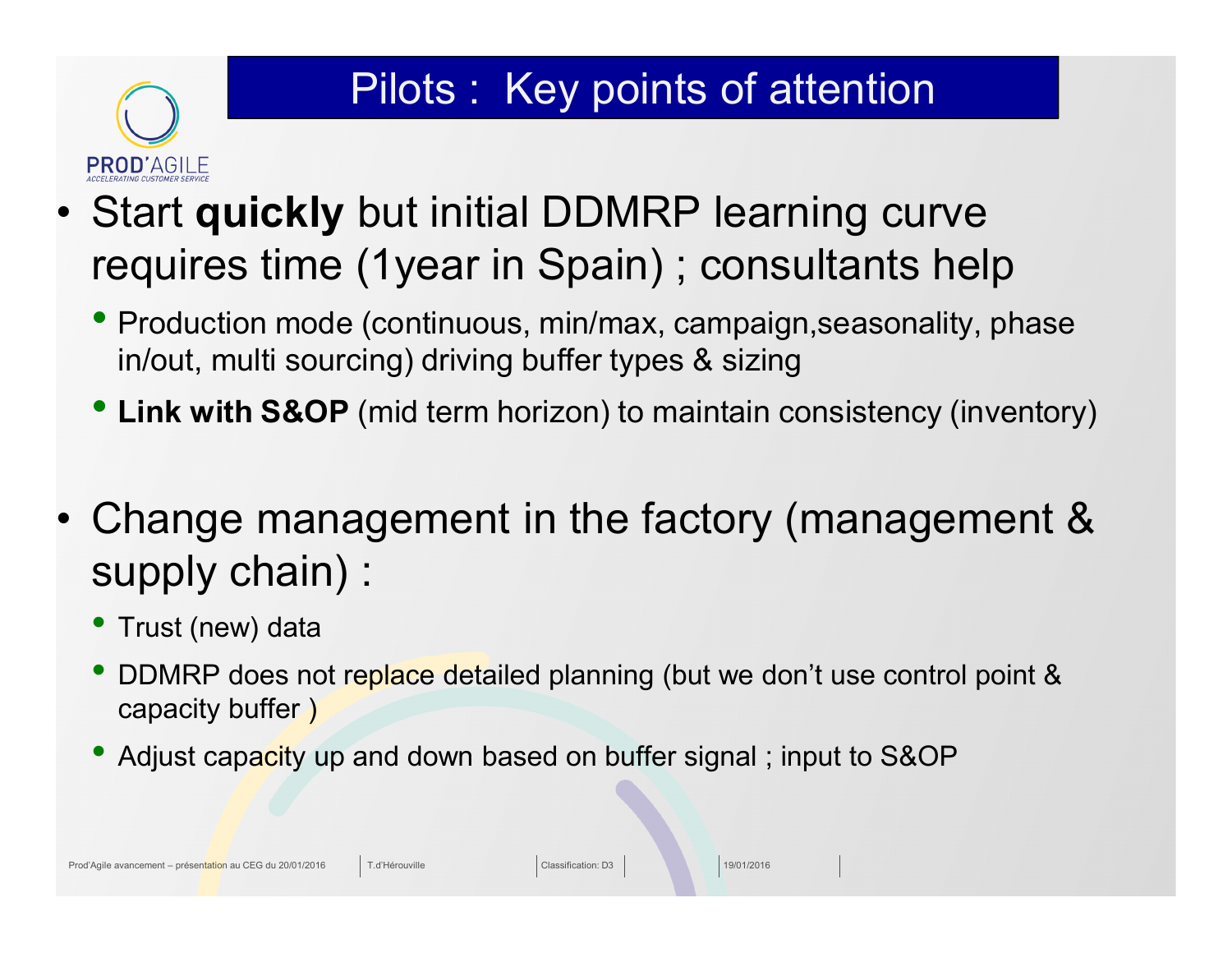### Target solution – Key point of attention

### • Target solution

**PROD'AGILE** 

- A stand-alone DDMRP tool above our APS in-house module
	- Market software (buffer storage & calculation, flow equation, alerts, BI)
	- Integration layer (ADU/FDU, firm demand & production orders)
- Maintain our existing APS (incl. Inventory norms and own BI)
- DDMRP production orders suggested to planners who confirm their decisions in APS.
- Deploy method & ressources:
	- 6 months estimated to ramp-up a plant (3 phases) with a full time dedicated person
	- Buffer calculation & sku>buffer shared: central & factories
	- Consultants used during pilots; gradual autonomy gained by Michelin.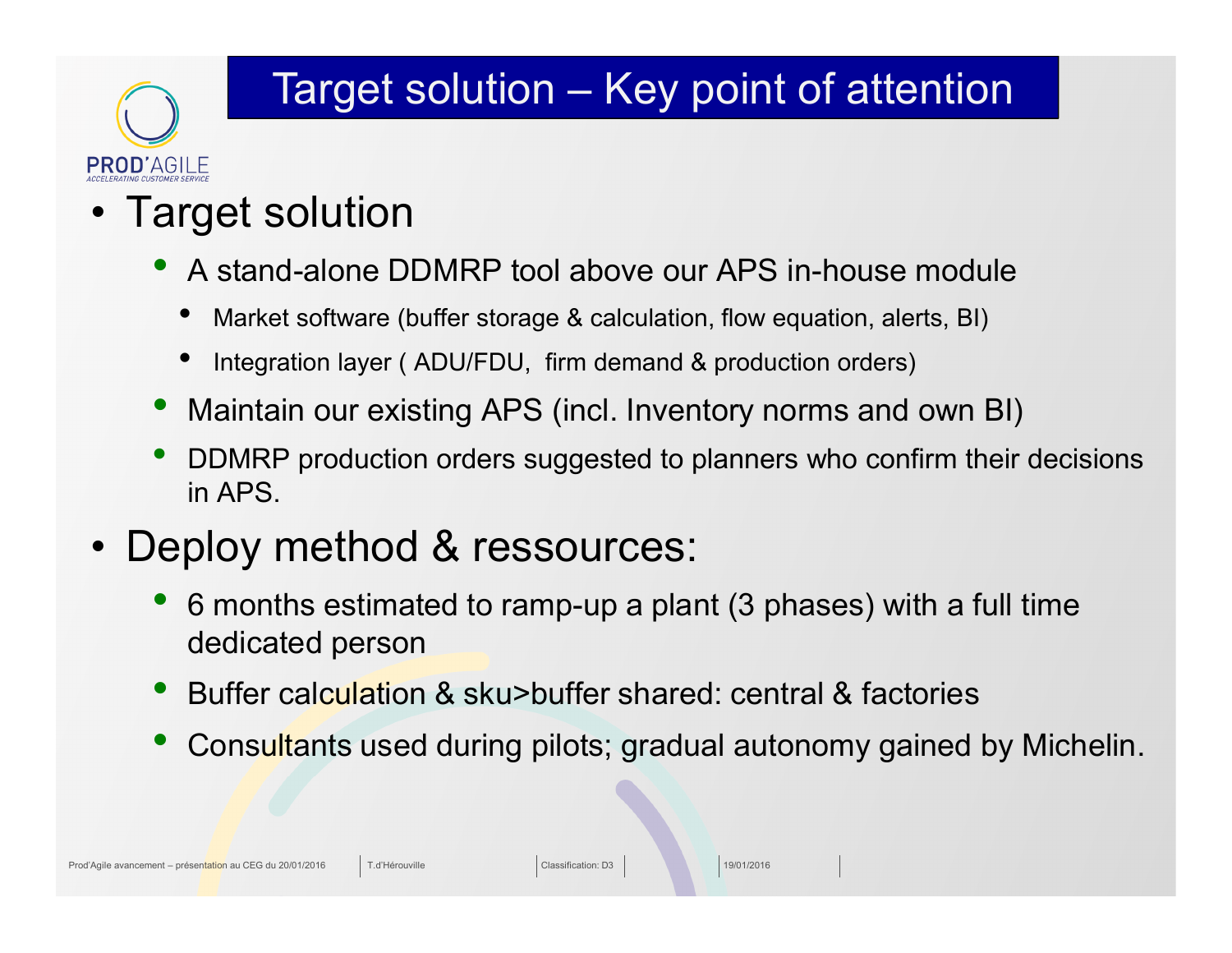